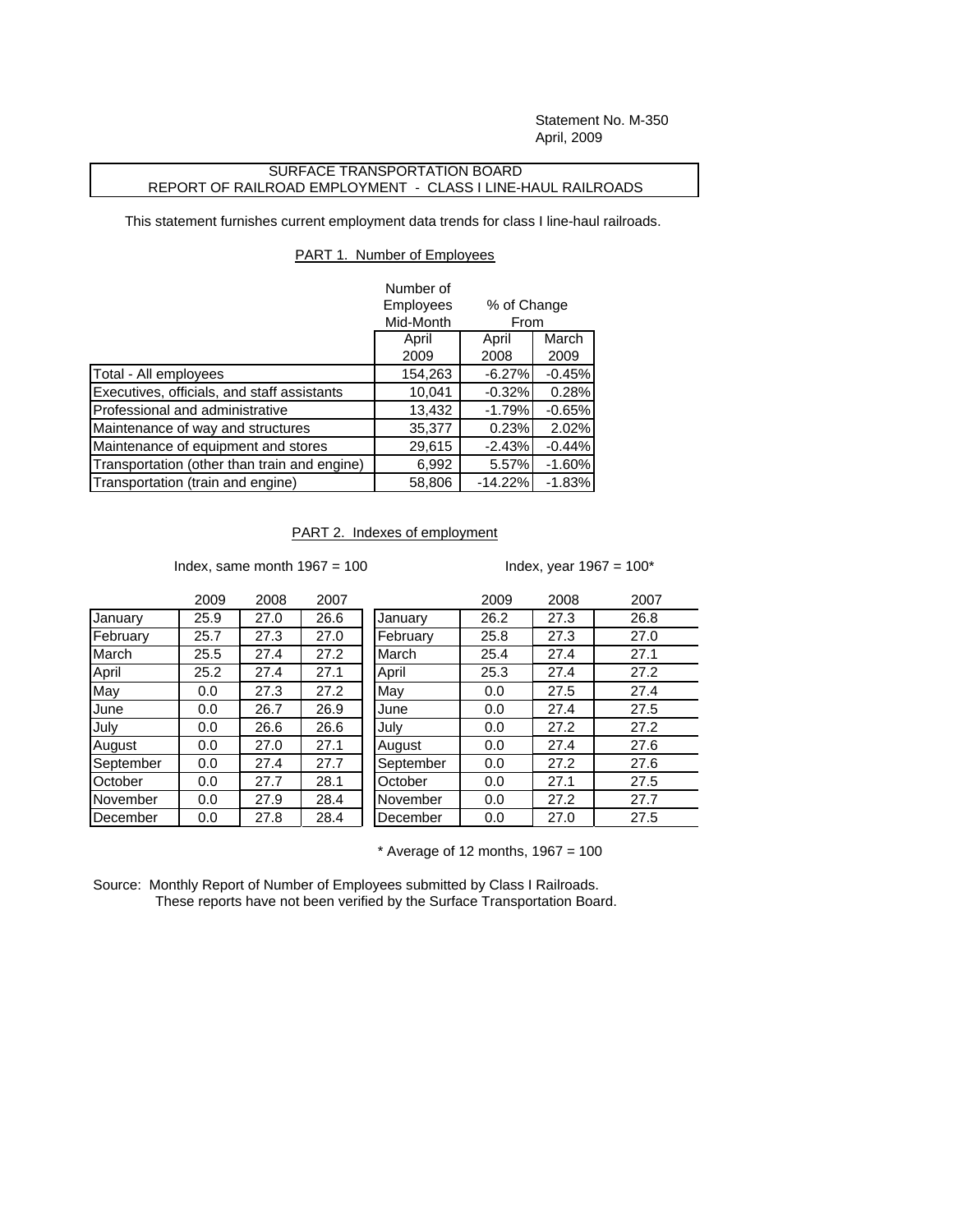| <b>CARRIER</b><br>April, 2009                                   |                                                               | L100                                                                                | L 200                                                                               | L 300                                                                               | L 400                 | L500                                                                                            | L600                                                                                | <b>TOTAL</b>              |
|-----------------------------------------------------------------|---------------------------------------------------------------|-------------------------------------------------------------------------------------|-------------------------------------------------------------------------------------|-------------------------------------------------------------------------------------|-----------------------|-------------------------------------------------------------------------------------------------|-------------------------------------------------------------------------------------|---------------------------|
| <b>BNSF</b><br><b>CSX</b><br>CN/GTW                             | 130500<br>121500<br>114900<br>(Includes all CN US Operations) | 2,385<br>1,239<br>380                                                               | 3,426<br>2,720<br>499                                                               | 9,136<br>6,305<br>1,714                                                             | 7,278<br>5,356<br>812 | 1,504<br>1,826<br>409                                                                           | 14,536<br>10,652<br>1,760                                                           | 38,265<br>28,098<br>5,574 |
| <b>KCS</b>                                                      | 134500                                                        | 274                                                                                 | 342                                                                                 | 472                                                                                 | 398                   | 94                                                                                              | 1,202                                                                               | 2,782                     |
| <b>NS</b>                                                       | 117100                                                        | 1,898                                                                               | 2,892                                                                               | 6,198                                                                               | 5,630                 | 1,521                                                                                           | 10,737                                                                              | 28,876                    |
| SOO                                                             | 137700                                                        | 140                                                                                 | 309                                                                                 | 554                                                                                 | 416                   | 150                                                                                             | 878                                                                                 | 2,447                     |
| UP                                                              | 139400                                                        | 3,725                                                                               | 3,244                                                                               | 10,998                                                                              | 9,725                 | 1,488                                                                                           | 19,041                                                                              | 48,221                    |
| <b>TOTAL</b>                                                    |                                                               | 10,041                                                                              | 13,432                                                                              | 35,377                                                                              | 29,615                | 6,992                                                                                           | 58,806                                                                              | 154,263                   |
| <b>NRPC</b>                                                     | 103000                                                        | 1,372                                                                               | 4,699                                                                               | 2,552                                                                               | 4,790                 | 2,835                                                                                           | 3,303                                                                               | 19,551                    |
| L 100<br>L200<br>L 300<br>L 400<br>L500<br>L600<br><b>TOTAL</b> |                                                               | April<br>2009<br>10,041<br>13,432<br>35,377<br>29,615<br>6,992<br>58,806<br>154,263 | April<br>2008<br>10,073<br>13,677<br>35,296<br>30,354<br>6,623<br>68,554<br>164,577 | March<br>2009<br>10,013<br>13,520<br>34,675<br>29,745<br>7,106<br>59,901<br>154,960 |                       | % Change<br>Year<br>$-0.32%$<br>$-1.79%$<br>0.23%<br>$-2.43%$<br>5.57%<br>$-14.22%$<br>$-6.27%$ | Month<br>0.28%<br>$-0.65%$<br>2.02%<br>$-0.44%$<br>$-1.60%$<br>$-1.83%$<br>$-0.45%$ |                           |
|                                                                 |                                                               | 1967<br>Months                                                                      |                                                                                     | 2009<br>Months                                                                      |                       | Ratio<br>Corresp.<br><b>Months</b>                                                              | Ratio<br>Average<br>Month                                                           |                           |
| January                                                         |                                                               | 614,766                                                                             |                                                                                     | 159,511                                                                             |                       | 25.9                                                                                            | 26.2                                                                                |                           |
| February                                                        |                                                               | 610,335                                                                             |                                                                                     | 156,997                                                                             |                       | 25.7                                                                                            | 25.8                                                                                |                           |
| March                                                           |                                                               | 608,751                                                                             |                                                                                     | 154,960                                                                             |                       | 25.5                                                                                            | 25.4                                                                                |                           |
| April                                                           |                                                               | 611,136                                                                             |                                                                                     | 154,263                                                                             |                       | 25.2                                                                                            | 25.3                                                                                |                           |
| May                                                             |                                                               | 613,824                                                                             |                                                                                     | 0                                                                                   |                       | 0.0                                                                                             | 0.0                                                                                 |                           |
| June                                                            |                                                               | 624,153                                                                             |                                                                                     | 0                                                                                   |                       | 0.0                                                                                             | 0.0                                                                                 |                           |

duly 10.0 623,096 0 0.0 0.0 0.0<br>August 619,419 0 0.0 0.0

September 606,714 0 0.0 0.0 0.0<br>October 597.271 0 0.0 0.0

November 593,568 0 0.0 0.0<br>December 590,100 0 0.0 0.0

Source: Monthly Report of Number of Employees submitted by Class I Railroads. These reports have not been verified by the Surface Transportation Board.

October 597,271 0 0.0 0.0

619,419

December